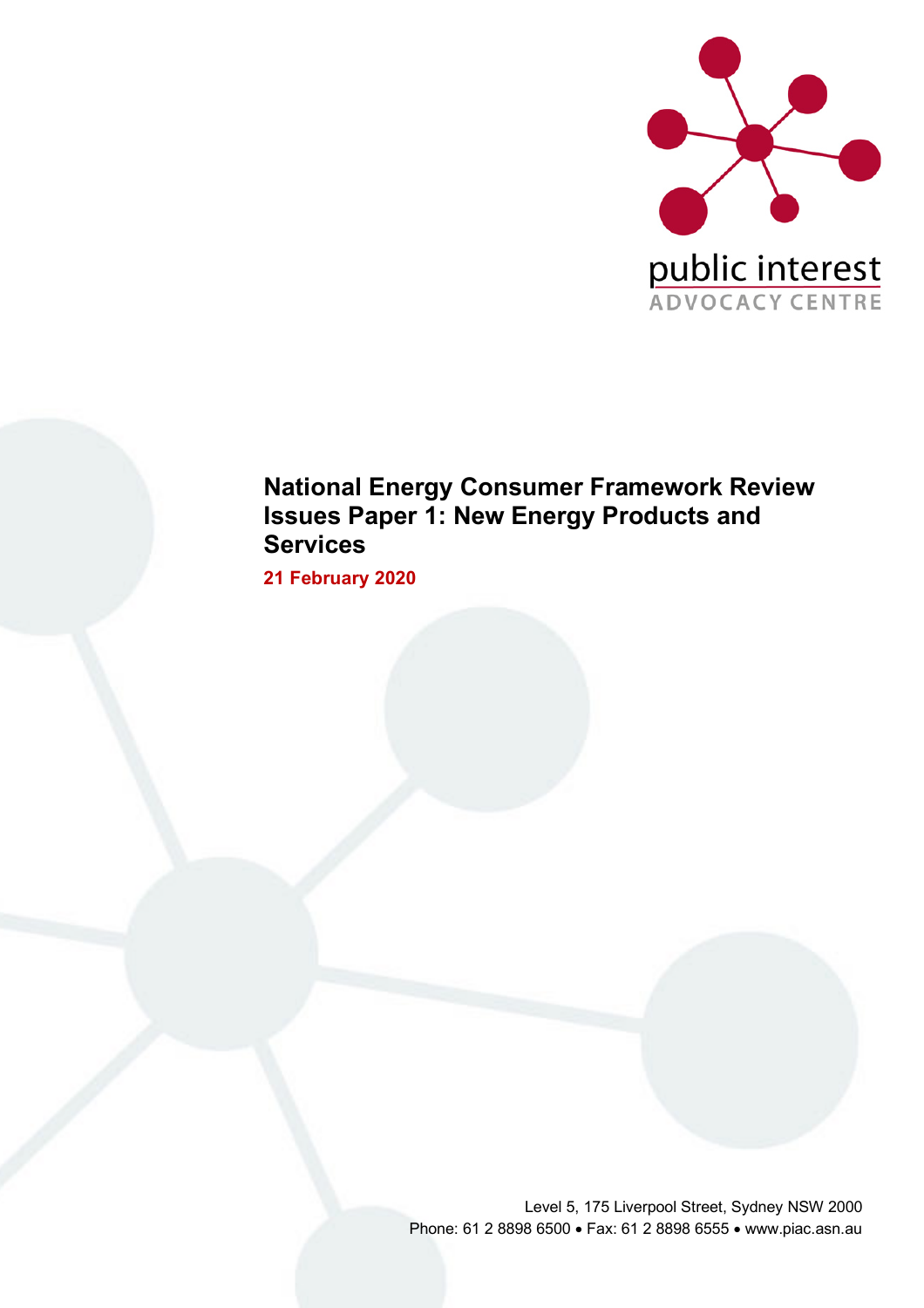# **About the Public Interest Advocacy Centre**

The Public Interest Advocacy Centre (PIAC) is an independent, non-profit legal centre based in Sydney.

Established in 1982, PIAC tackles barriers to justice and fairness experienced by people who are vulnerable or facing disadvantage. We ensure basic rights are enjoyed across the community through legal assistance and strategic litigation, public policy development, communication and training.

# **Energy and Water Consumers' Advocacy Program**

The Energy and Water Consumers' Advocacy Program (EWCAP) represents the interests of lowincome and other residential consumers of electricity, gas and water in New South Wales. The program develops policy and advocates in the interests of low-income and other residential consumers in the NSW energy and water markets. PIAC receives input from a community-based reference group whose members include:

- NSW Council of Social Service:
- Combined Pensioners and Superannuants Association of NSW;
- Ethnic Communities Council NSW;
- Salvation Army;
- Physical Disability Council NSW;
- Anglicare;
- Good Shepherd Microfinance;
- Financial Rights Legal Centre;
- Affiliated Residential Park Residents Association NSW;
- Tenants Union;
- The Sydney Alliance; and
- Mission Australia.

# **Contact**

Craig Memery Public Interest Advocacy Centre Level 5, 175 Liverpool St Sydney NSW 2000

T: 02 8898 6522 E: cmemery@piac.asn.au

#### Website: www.piac.asn.au



**F** Public Interest Advocacy Centre



The Public Interest Advocacy Centre office is located on the land of the Gadigal of the Eora Nation.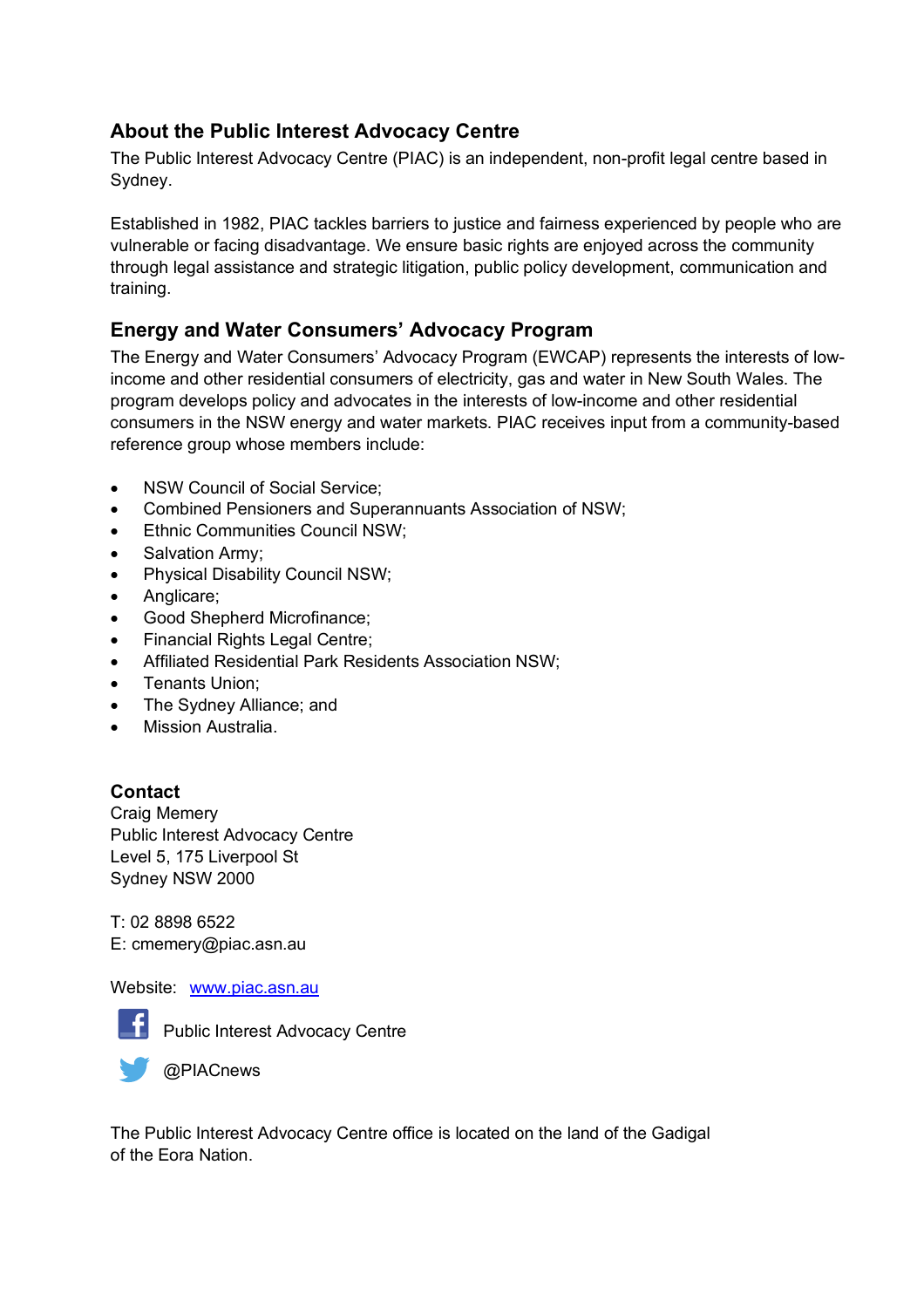# **Contents**

| Proposed approach to consumer protections for new energy technologies7 |  |
|------------------------------------------------------------------------|--|
|                                                                        |  |
|                                                                        |  |
|                                                                        |  |
|                                                                        |  |
|                                                                        |  |
|                                                                        |  |
|                                                                        |  |
|                                                                        |  |
|                                                                        |  |
|                                                                        |  |
|                                                                        |  |
|                                                                        |  |
|                                                                        |  |
|                                                                        |  |
|                                                                        |  |
|                                                                        |  |
|                                                                        |  |
|                                                                        |  |
|                                                                        |  |
|                                                                        |  |
|                                                                        |  |
|                                                                        |  |
|                                                                        |  |
|                                                                        |  |
|                                                                        |  |
|                                                                        |  |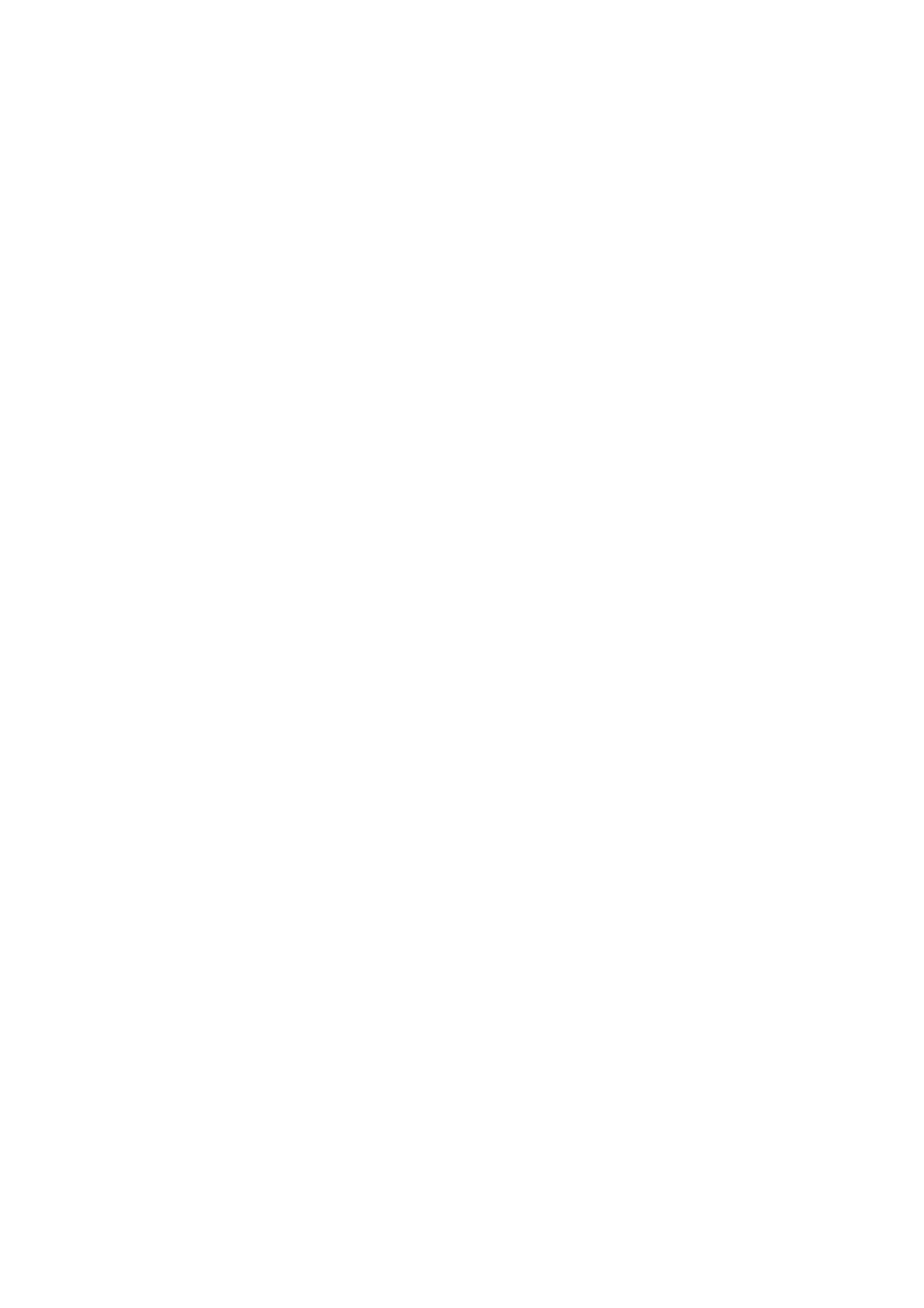# **Introduction**

The National Energy Consumer Framework (NECF) was designed and implemented in recognition of the important role that energy plays in our society and for individuals who rely on it. Without energy, people's health and safety is at risk, but so too is their ability to participate in their communities and society more broadly.

# **Current protections framework**

The NECF is intended to work in conjunction with the Australian Consumer Law (ACL) with respect to consumer protections. However, the NECF itself only provides for energy-specific regulation where there is a sale of electricity or gas to a customer connected to the grid. As a result, the requirements in the National Energy Rules (NER) for retail authorisation and exempt selling arrangements apply only where there is a financial transaction relating to the volume of energy and has generally revolved around the existence of a metered connection.

This means that providers of many energy related services, with similar degrees of potential consumer harms to those where energy is transacted, currently do not have to comply with any energy-specific regulation under the NECF. Instead, they are bound to the more general consumer protections under the ACL.

In the past, this approach may have been acceptable because most energy services required metered transactions. Now, with emerging technologies and business models, it is clear that this approach provides insufficient protections for some consumers (see Figure 1).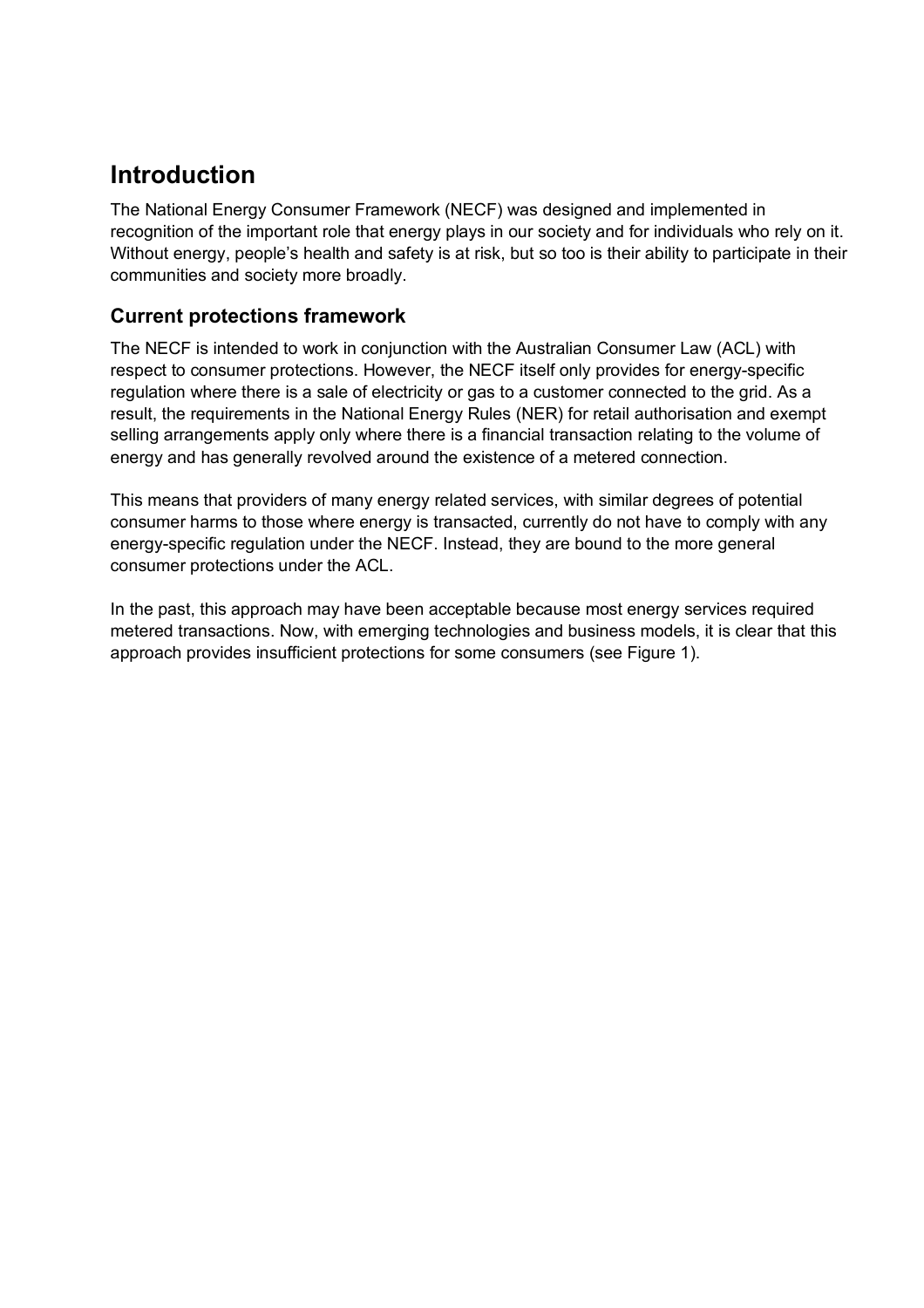

#### **Figure 1: current and potential future energy relationships**

Limiting protections only to where energy is metered and traded runs the risk of creating loopholes. For example, the provider of a product or service can avoid complying with consumer protections that apply under NECF's retail exemption arrangements by not selling energy on a per kWh basis and so avoiding the need for an exemption.

# **Harm-based protections**

PIAC supports a system where the protections offered to consumers are commensurate to the potential harm the consumer may face should something go wrong – the higher the potential harm, the stronger the protections offered to the customer. This should not depend on the model of provision and reflects the nature of energy as an essential service. Similarly, risks of lower harm need only be met with proportionately lower protections.

# **Potential harms from household wholesale demand response**

As an example, household demand response (DR) can be used to demonstrate how harm-based protections could be applied. The potential harm to households from any particular demand response (DR) event depends on a number of factors including:

• The type of energy use being affected by the DR event (e.g. whether it is heating/cooling load or battery storage) and its duration.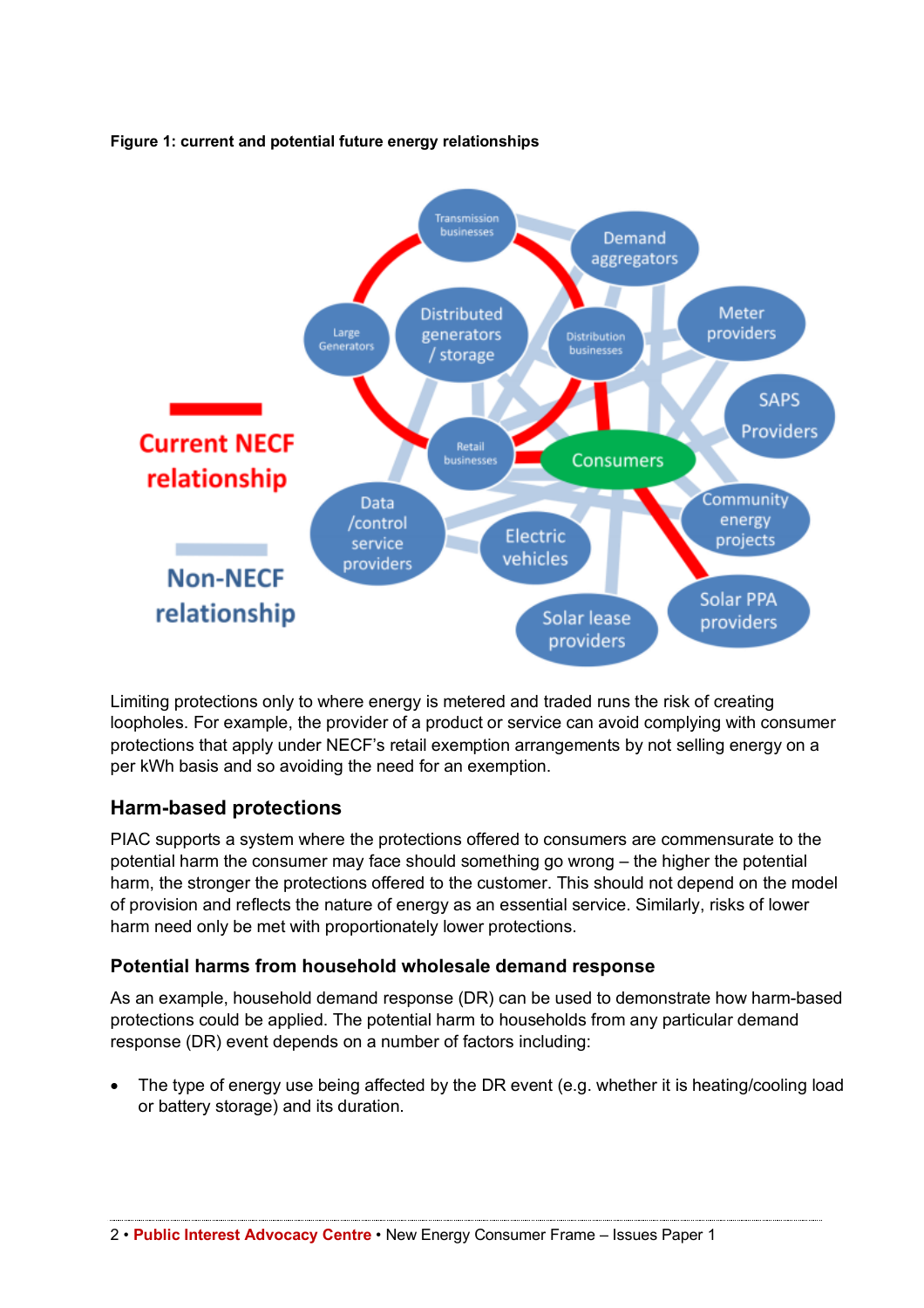- Characteristics of the household itself, such as whether there are medical conditions that impact its energy usage
- The context of when and where the DR event occurs, such as whether it is on an extreme weather day.

Very broadly, these could be categorised as either:

- Financial harms; in terms of choosing an appropriate offer, payment conditions or warranty terms. For instance, if there is information asymmetry between potential DR providers and households regarding the value of the DR load, households may not be well-placed to properly compare competing offers and judge which is most suitable for them.
- Inconvenience; from the unavailability of some appliances during a DR event. For instance, there may be potential impacts to the household's amenity from temporary loss of controlled load hot water.
- Harms to health and wellbeing; from the unavailability of some appliances during a DR event. For instance, there may be potential impacts to an individual's health from losing full access to heating or cooling devices during extreme weather events.

The potential financial harms from DR may be comparable to the potential harms that currently exist for households through their own investment in behind the meter technologies such as rooftop PV. In this regard, many of the existing customer protection frameworks provide adequate protections for some DR.

By contrast the potential harms to health and wellbeing from DR are fundamentally different to those that currently exist, including for traditional grid supply of energy. In the case of an unplanned outage of the traditional grid supply, the harm is from the loss of all (or at least a significant portion) of the energy supply to their home for an indefinite time until the outage is resolved. In the case of DR for households, the harm is from the loss of full usage of one or several specific appliances within a home for a relatively well-defined period until the DR event ends.

There are several important differences here to highlight in the case of DR: it is inherently controllable; it is only for specific loads not the entire home's supply; it is not necessarily the full loss of supply of those loads; it is for a finite time; can have an optional override function; may avoid wider load shedding which has a higher impact and does not discriminate between essential and flexible loads.

#### **Types of energy usage**

Household energy usage sits on a spectrum from flexible/discretionary loads, which have no impact to the household's health and wellbeing, to inflexible or essential loads, which have the potential to impact the household's health and wellbeing (see Table 1).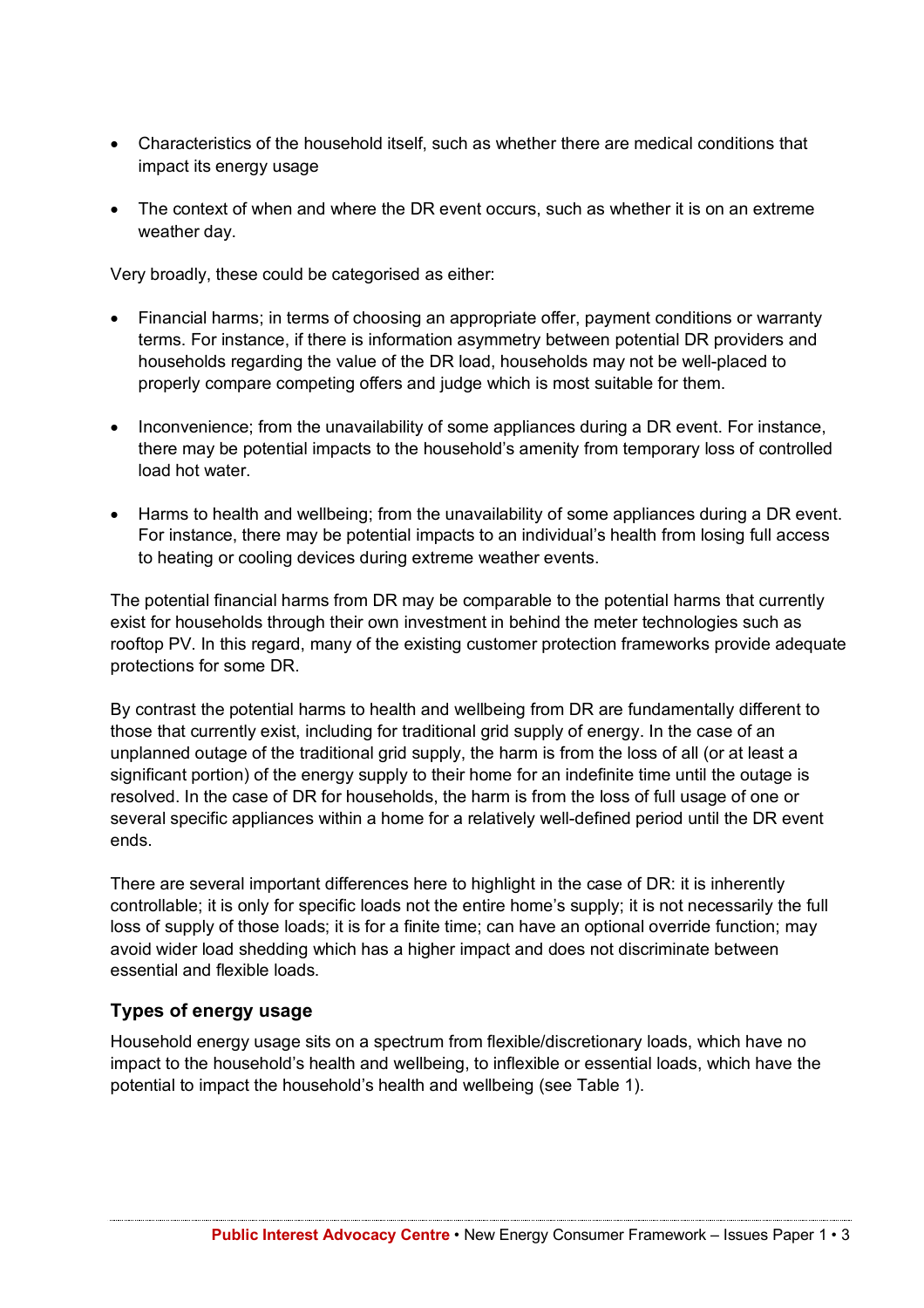|  |  |  | Table 1: Types of loads and harms |
|--|--|--|-----------------------------------|
|--|--|--|-----------------------------------|

|                 | <b>Flexible loads</b>                                                                                    |                                                                                                                                                                                       | <b>Inflexible loads</b>                                                                                                                                                                      |
|-----------------|----------------------------------------------------------------------------------------------------------|---------------------------------------------------------------------------------------------------------------------------------------------------------------------------------------|----------------------------------------------------------------------------------------------------------------------------------------------------------------------------------------------|
|                 |                                                                                                          | Increasing degree of potential harm to household                                                                                                                                      |                                                                                                                                                                                              |
|                 |                                                                                                          | Increasing need for consumer protections                                                                                                                                              |                                                                                                                                                                                              |
| <b>Examples</b> | Home battery<br>Pool pump                                                                                | Electric hot water systems<br>Smart appliances<br>AC on day 1 of a<br>heatwave for typical<br>household<br>$EVs - from$ , say, 100% to<br>50% of state of charge                      | AC on day 4 of a<br>$\bullet$<br>heatwave for typical<br>household<br>AC for temperature-<br>sensitive consumers<br>$EVs - last 10%$ of charge<br>٠<br>Lights and refrigeration<br>$\bullet$ |
| Potential harms | No impact on health or<br>wellbeing from deferring<br>this energy use<br>Potential for financial<br>harm | Inconvenience to<br>$\bullet$<br>household from deferring<br>this energy use but little<br>or no potential impact to<br>their health and wellbeing<br>Potential for financial<br>harm | Potential material impact<br>$\bullet$<br>to health and wellbeing<br>from deferring this energy<br>use<br>Potential for financial<br>$\bullet$<br>harm                                       |

It is worth noting from Table 1 that air-conditioning (AC) can sit at various points on the spectrum from flexible to inflexible loads. This depends on a range of factors governing the context of its use including the type of household that is potentially offering it and the time at which it is offered.

For instance, the impact to a household's health and wellbeing from reducing their AC load for an hour may be negligible on the first day of a heatwave, especially if the house has good thermal insulation and is well sealed, meaning there is only a small and potentially unnoticeable change in indoor temperature during the DR event. However, this may not be the case if it is the fourth day of a heatwave or the house has poor thermal insulation. The potential impact on the health and wellbeing can be high at any time if anyone in the household is particularly temperature sensitive, such as those suffering from thermos-regulatory illness, the elderly or young children.

One potential way to address this may be to establish temperature ranges outside of which the indoor temperature is not allowed to deviate for households during a DR event through their AC. In this case, a typical household without thermal sensitivity may have a relatively wide temperature range (for example 15-28°C) within which the impact to their health and wellbeing is minimal. The automated AC can cycle down during a DR event while the indoor temperature remains within this range. During this cycling, if the temperature deviates from this range, the AC will cycle on again to maintain the household's wellbeing. By contrast, the temperature range for households that are temperature sensitive would be much narrower, for example, to a range of just 3-5 degrees. In both cases, the automatic maintenance of temperature within appropriate ranges can be supplemented with an override option for the household to opt-out in the lead-up to or during a planned DR event, for whatever reason.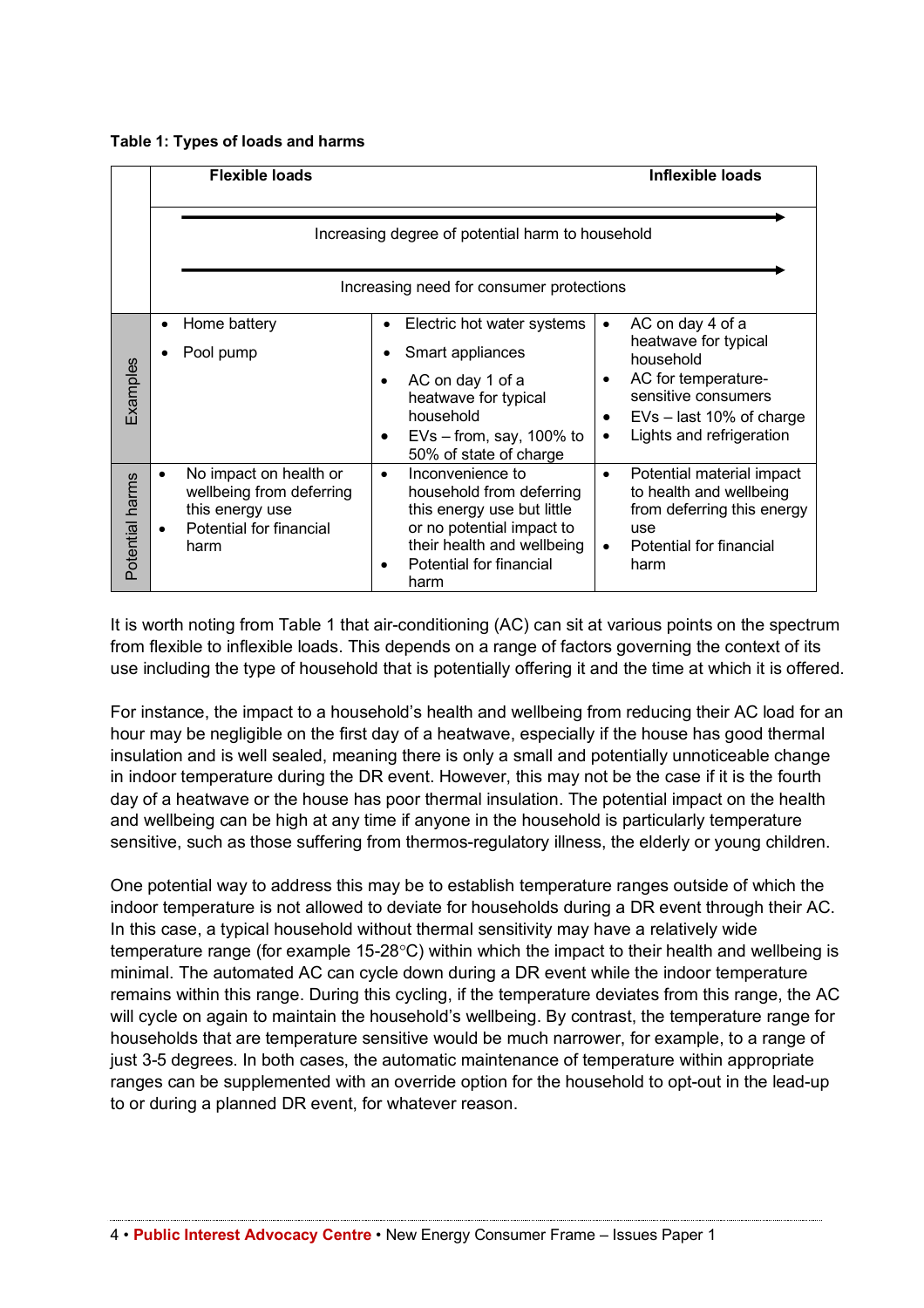Consumer frameworks, particularly protections, should be developed with these different loads and harms in mind.

## **Consumers and the changing energy market**

Until the last decade, energy consumers across Australia could very broadly be categorised into 'haves' and 'have nots': they could either afford energy, and the tools to limit their usage if they so desired, or they could not.

Since then, deregulation, emergence of competition, innovation (particularly in relation to behindthe-meter energy technology), and escalation of energy prices have created the need for consumers to be thought of differently to just these two groups: in addition to social advantage, a consumer's level of engagement with the energy market now has a material impact on their energy outcomes.

An engaged consumer may be able to minimise their energy bills through a combination of retail churn, behind-the-meter technologies, and ongoing engagement in the form of paying their bills on time to access discounts. Conversely, a consumer that is not engaged, or is financially disadvantaged, is likely to consume more energy from the grid, purchased from a retailer to whom they pay a higher price by not accessing the cheapest deals.

Considering that levels of engagement and advantage are not mutually inclusive, PIAC considers that consumer outcomes should be thought of in four categories, for the purposes of consumer protections and promoting competition that works for all consumers (see Figure 2).





Increasing level of engagement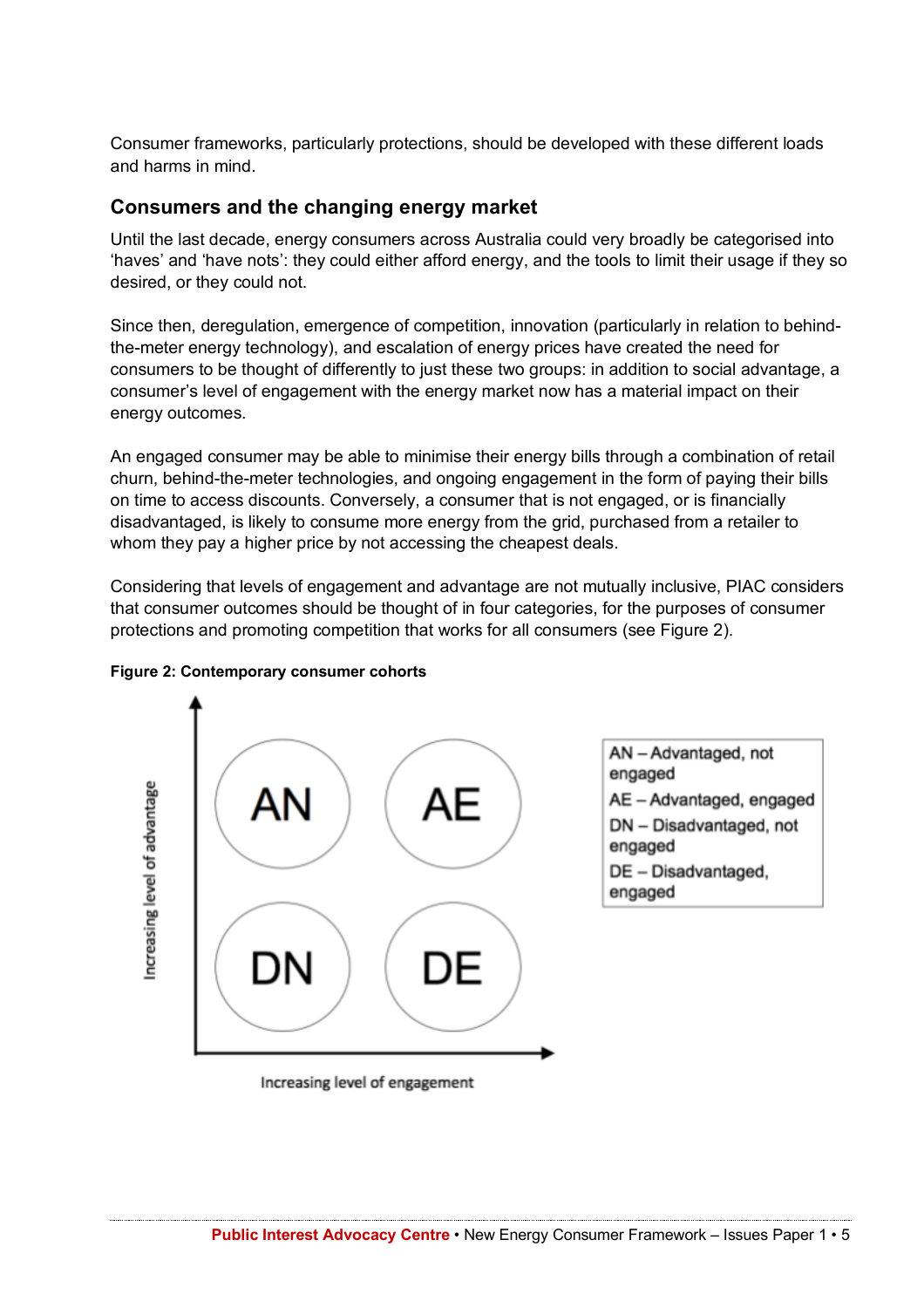# **Advantaged/able, not engaged (AN)**

This group is disengaged from the energy market. While they do experience higher bills through suboptimal retail contracts and a lack of demand side participation, their relative social advantage means that they are usually able to withstand the financial detriment associated with these contracts. On the other hand, while these consumers are more able to withstand the detriment associated with their lack of engagement, they still experience inefficiently high bills in a way their engaged counterparts do not. Many are at risk of falling into the DN group if their circumstances change, and consumer protections need to cater to this risk.

# **Disadvantaged/vulnerable, not engaged (DN)**

This group is likely to have the worst outcomes. The combination of energy market disengagement and relative social disadvantage means that these consumers are unable or unlikely to take advantage of new energy technology or beneficial market contracts from energy retailers. They may use large volumes of high-priced energy that they are unable to afford. Competition frameworks should support them having the opportunity to benefit from engagement, but it is critical that supporting frameworks, including protections and concessions, should not require them to be engaged or assume that is an option for them. The goal should be to move people from the DN cohort to the AN cohort, while giving them the opportunity to move to the AE cohort but not obliging them to do so.

# **Advantaged/able, engaged (AE)**

This group is the only one broadly getting good outcomes today. The combination of energy market engagement and relative social advantage means these consumers are likely to be on favourable retail energy contracts, and choose (and can afford) to be adopters of energy technology such as solar PV, energy storage and demand management systems. Competitive opportunities for these consumers should be encouraged, while recognising they are, by and large, least at risk of disadvantage.

# **Disadvantaged/vulnerable, engaged (DE)**

While this group still requires similar support to the DN cohort, their willingness to engage means they are able to ameliorate some impacts of disadvantage through engagement with the energy market, if presented with the opportunity to do so. The goal for this group should be giving them the opportunities to benefit from competition in the same way that the AE cohort has, while affording them the protections available to the DN cohort.

We recommend the Commission consider outcomes for consumers in relation to their engagement with the energy market in addition to their social advantage.

# **Explicit Informed Consent**

We note that this issues paper does not include a discussion of Explicit Informed Consent (EIC). PIAC considers EIC an important consumer protection that helps ensure customers' decisions, often regarding complex products, are in their own interests. Customers should be provided with appropriately detailed, accurate, standardised and easy to understand information about the product or service that is on offer, and the anticipated risks and benefits that may arise from their use before they sign up to the product/service. Like other consumer protections, EIC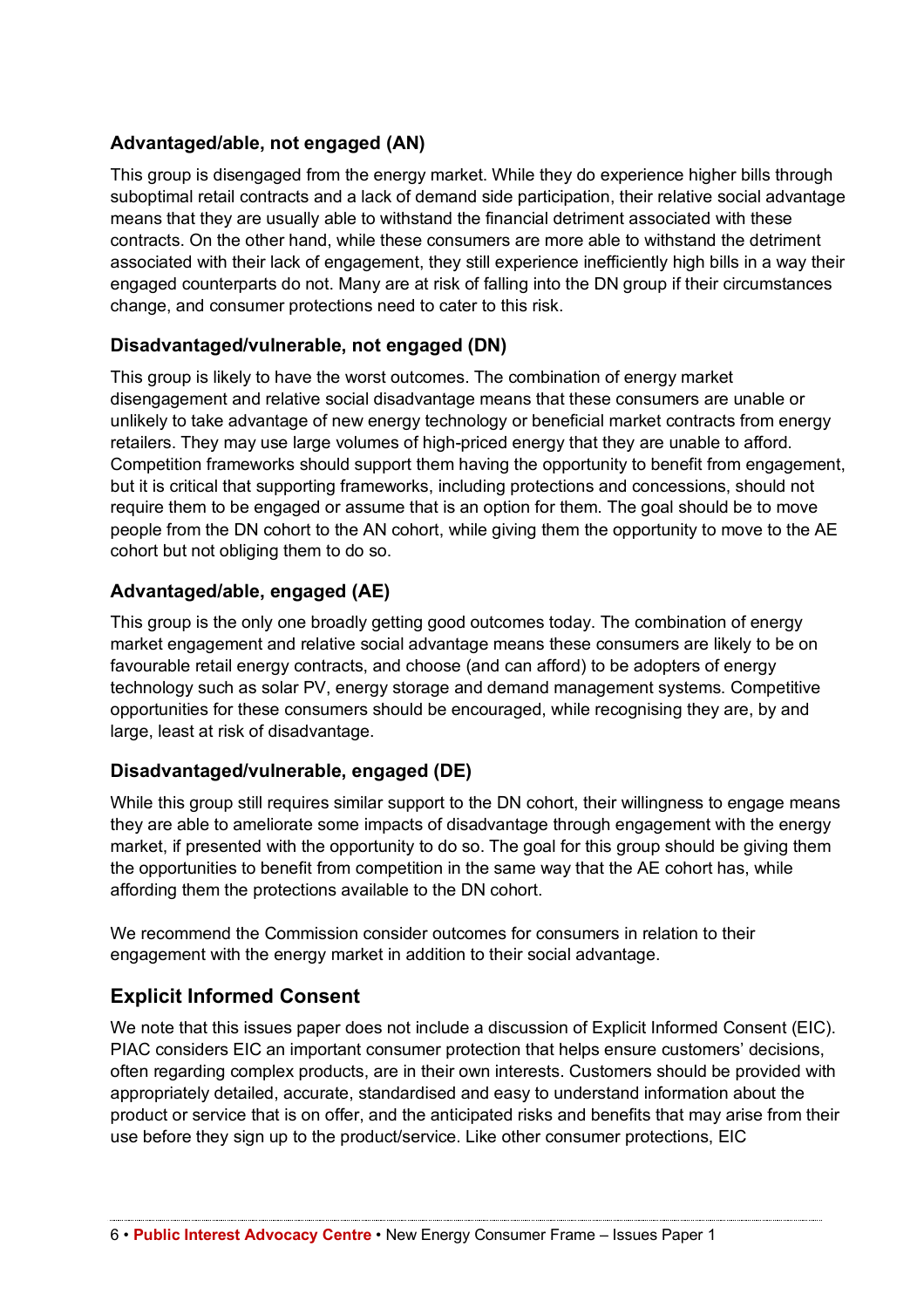requirements should be fit for purpose and commensurate with the potential for harm from the loss of a particular product or service.

# **Proposed approach to consumer protections for new energy technologies**

PIAC proposes a tiered approach to consumer protections, including EIC, commensurate to the potential harm from **category of load** being offered.

## **Category 1 – flexible loads with negligible potential harm**

These correspond to the flexible loads described in Table 1Figure 2, such as pool pumps and household batteries. For these loads there is no material risk to people's health and wellbeing – in fact most households will not even notice the loss of these loads for a short period of time.

The potential harm, if any, from the loss of these types of loads is limited to relatively minor financial impacts. As such, these types of loads can generally be adequately covered by existing, non-energy specific protections such as the ACL along with voluntary codes.

# **Category 2 – potential inconvenience**

These correspond to loads in the middle of the spectrum described in Table 1 such as hot water systems and smart appliances such as washing machines and clothes dryers.

The loss of these loads for short periods may cause inconvenience to households but will not cause material risk of harm to health or wellbeing. As such, these may benefit from basic protections, beyond those offered in the ACL but not as prescriptive as those offered in energyspecific regulations. Products and services with the potential to cause inconvenience may receive adequate protections through voluntary codes such as the New Energy Tech Consumer Code (NETCC), but only where these codes are adopted.

# **Category 3 – higher potential harm**

Inflexible loads such as heating or cooling by air-conditioning, and EV charging, have a higher risk of causing harm to a household's health and wellbeing if lost. These loads should be subject to energy-specific consumer protections above and beyond the ACL and voluntary codes.

A harm-based protections framework, that considers flexible and inflexible loads ensures consumers are protected for essential energy use, while at the same time encouraging new business models to enter the market to the benefit of consumers.

We address specific questions from Issues Paper 1 below.

# **Questions for consultation**

#### **Question 1:**

**Are there any other key market developments the Commission should consider when assessing consumer protections for new energy products and services?** 

PIAC considers there are a number of other market developments the Commission should consider.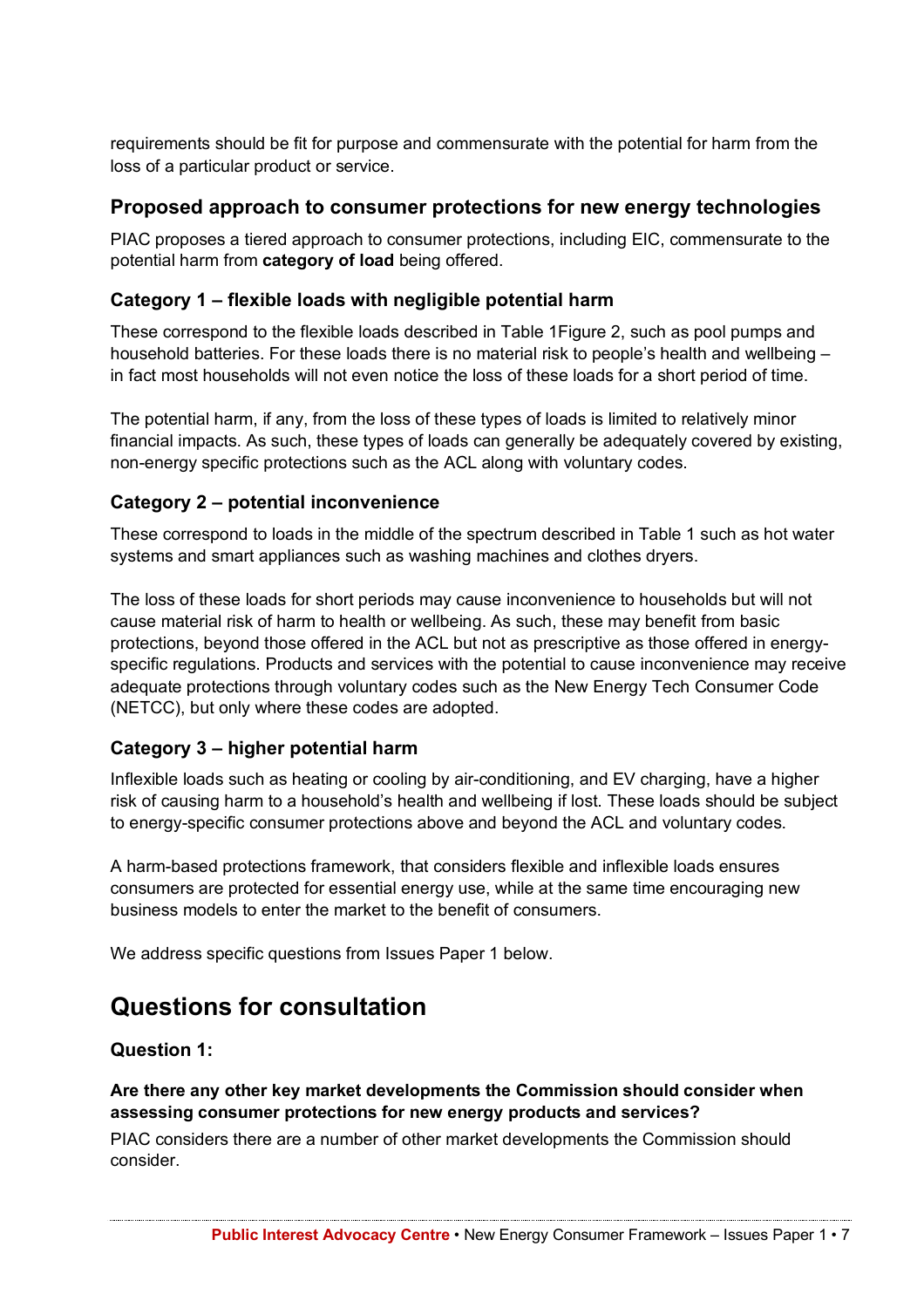The energy market has been confusing for the majority of consumers for some time. A small portion of consumers are actively and effectively engaging in the energy system, but the majority of people, including many vulnerable and disadvantaged people, are not.

As new energy products and services become available the energy system is becoming more complex. New energy technologies may be hard to understand for an average consumer, can have long lifetimes and payoff periods, and be offered alongside non-traditional financial products. Consumers may also have their energy supply and access split between a number of different providers and services.

The expansion of roles and responsibilities and increased complexity in the energy market means that energy products and services may be meeting loads that are more or less flexible. With this in mind, and given the need to ensure no consumer is left worse off, protections should be less restrictive for more flexible loads and more restrictive for inflexible or discretionary loads.

## **Question 2:**

#### **Are there other business models the Commission should consider in its analysis of new energy products and services?**

As the Commission committed in its draft decision on wholesale demand response, it should consider protections in relation to demand response providers in this review.

PIAC does not consider competition to be a goal in itself, but where it produces positive outcomes for consumers it should be encouraged. Increased competition in the energy retail market from new market participants providing new energy technologies and services may improve outcomes for many consumers.

In this respect, consumer protections and regulations should not work to uphold incumbent market participants' dominance by subjecting new entrants to unnecessarily onerous regulatory requirements.

PIAC also recognises that new and innovative businesses should provide consumer benefits, limit consumer harm and maintain equivalent standards of safety. Striking a balance between protecting consumers and encouraging new products and services into the market should be a priority. This can be done by administering protections based on the potential for harm and the flexibility/inflexibility of a load. Products and services providing essential loads should receive stronger protections than those providing flexible loads.

To ensure regulations are striking the right balance, market bodies should monitor the impact regulations and requirements are having on new market entrants and consumers' ability to access specific products and services.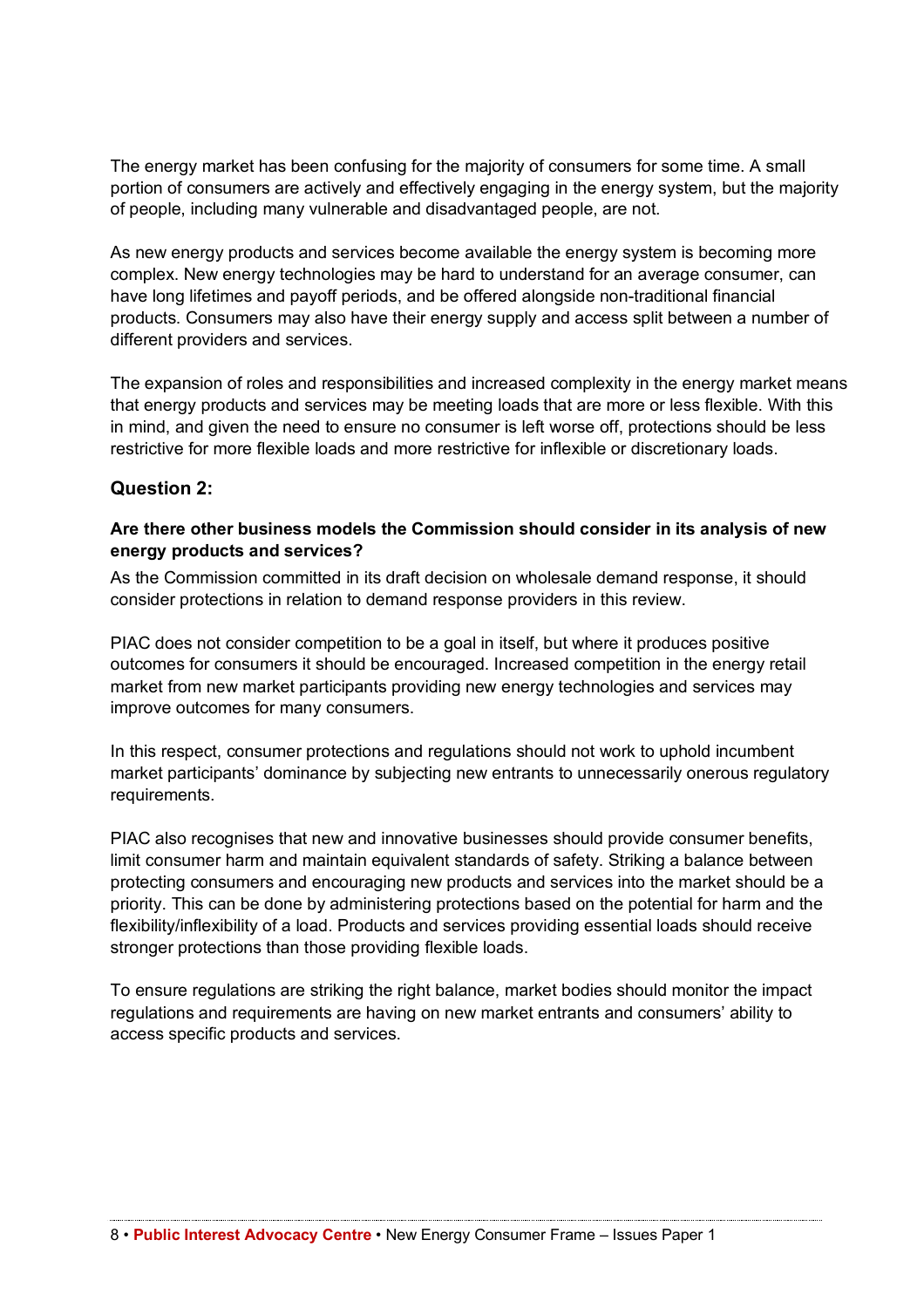## **Question 3**

#### **Are there other energy products and services the Commission should consider in its analysis of new energy products and services?**

We refer to our discussion of the role of innovation and competition in relation to regulation in Q2 and our discussion of demand response and SAPS in the introduction.

#### **Question 4**

#### **Which regulatory provisions may be preventing value creation through the adoption of new technology?**

Many regulations serve to prevent consumer harm and thus allow markets to function effectively and generate value. There are currently a number of regulatory issues that prevent the full value of certain new technologies and services from being realised. These include:

- the absence of a wholesale demand response mechanism that would allow consumers to access demand response through a third-party market participant of their choosing rather than through their retailer
- an inappropriate regulatory framework for the provision of Stand-Alone Power Systems
- an inappropriate regulatory framework that fails to provide equal protections for consumers in embedded networks
- the lack of progress of network pricing reform
- the delayed implementation of the New Energy Technology Consumer Code
- the ineffective roll-out of smart meters, contributing to a limited capacity for the majority of consumers to benefit from DER and DR
- the lack of emissions policy in relation to the energy system
- iurisdictional inconsistencies.

Addressing these issues alongside the development of fit-for-purpose protections would allow more consumers to access the benefits of some new energy technologies.

# **Question 5**

#### **What are the elements that define the supply of energy as an essential service?**

Refer to our discussion of different types of energy uses, consumer groups and harms in the introduction of this submission.

The essentiality of an energy supply can be defined by the harm that would result from the loss of access to that service. Inflexible loads – such as that required for basic necessities like refrigeration of food, and lighting – can cause significant harm if lost and, therefore, are essential. Flexible loads like pool pumps and batteries<sup>1</sup> have the potential to cause minimal harm aside from financial and so are less essential.

Hot water, heating and cooling can be essential or flexible depending on context. Refer to our discussion of types of energy use in the introduction of this submission.

 <sup>1</sup> Other than batteries used for uninterruptible power supply purposes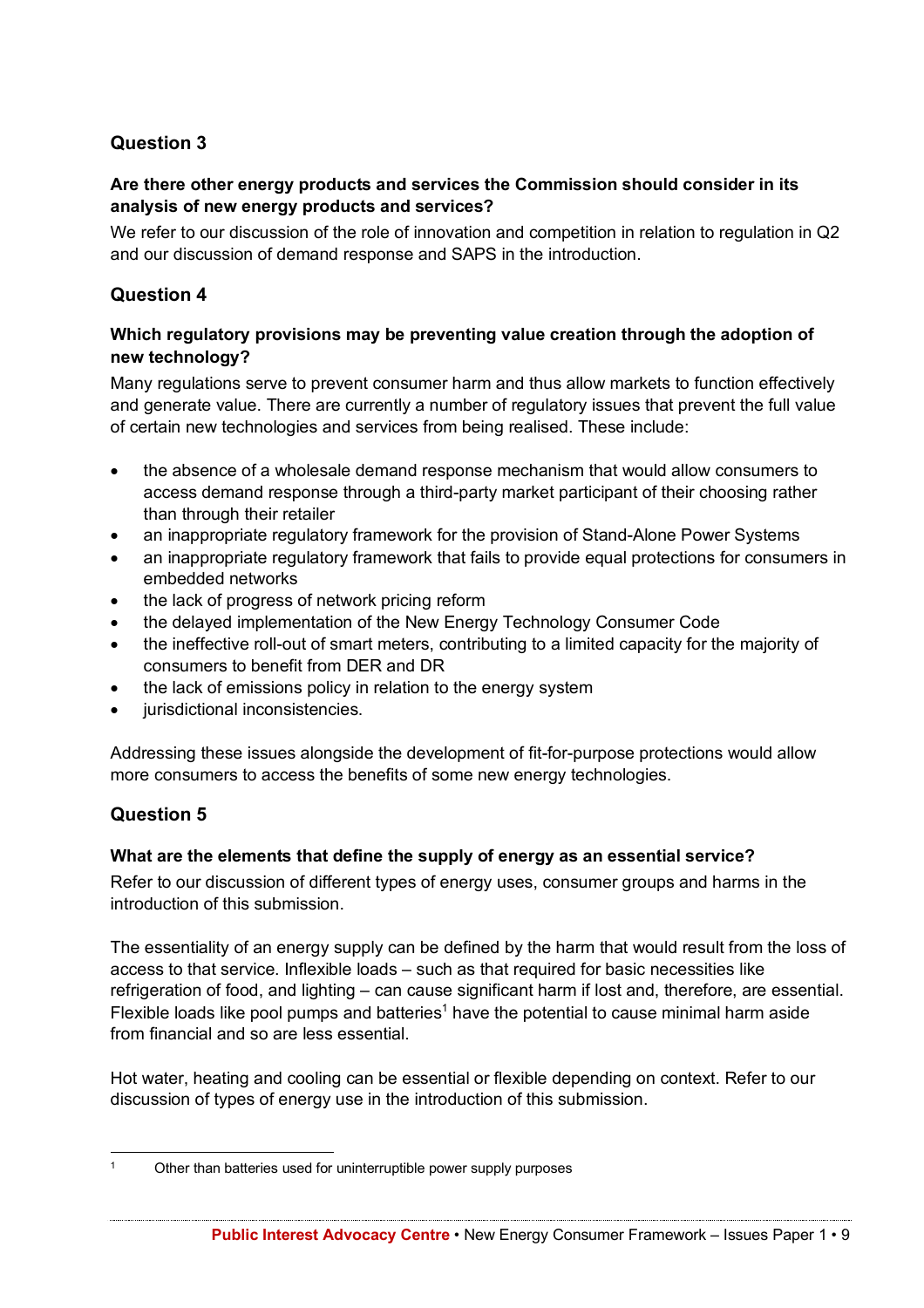PIAC supports a system where the protections offered to consumers are commensurate to the potential harm the consumer may face should something go wrong – the higher the potential harm, the stronger the protections offered to the customer. This should not depend on the model of provision and reflects the nature of energy as an essential service.

# **Question 6**

#### **Has the essential nature of the sale of energy changed with the market's evolution?**

The essential nature of energy remains unchanged, however in recent years as different energy products and services become available, consumers' energy supply may come from a variety of sources, of which the traditional sale of energy – from retailer to consumer – may be just one. These different components of energy supply may not all provide essential energy. Referring to our response to Question 5, PIAC considers the degree to which a technology or service is providing essential energy depends on the level of potential harm a consumer may face should something go wrong.

## **Question 7**

#### **If the answer to Question 6 is yes, what are the implications for the NECF as the energy specific consumer framework?**

The NECF should reflect that consumers' energy supply may consist of a number of different sources and not all of these sources may provide essential energy. The NECF should therefore provide proportionate protections that are commensurate with the potential for harm, regardless of how that essential service is delivered. This will likely require its expansion to better cover providers of some non-traditional energy businesses.

#### **Question 8**

#### **For the supply of new energy products and services, is there any risk of consumer detriment that needs to be considered to have additional consumer protections (industryspecific regulation) beyond the voluntary framework? Please explain.**

Refer to our discussion of different types of energy uses, consumer groups and harms in the introduction of this submission and to the discussion of SAPS in question 12.

The existing voluntary frameworks – the New Energy Tech Consumer Code (NETCC) and Clean Energy Council Code (CEC Code) – lack a dispute resolution function, provide little means for enforcement and compliance, and, being voluntary, do not require all product and service providers to adhere. For example, existing arrangements provide almost no protection for consumer-owned SAPS (see Question 12 for more information on SAPS). PIAC considers voluntary codes should not be used to protect from serious consumer harm, rather they should serve to encourage signatories to improve beyond minimum standards.

PIAC questions the Commission's assertions that voluntary codes are more flexible than government regulation and that widespread support from industry reflects a voluntary code's effectiveness. Experience from the development of the NETCC is counter to both of these claims. Requested by COAG Energy Council in 2017, the NETCC is yet to be implemented and is now being delayed due to objections from a narrow section of industry. In this instance, the voluntary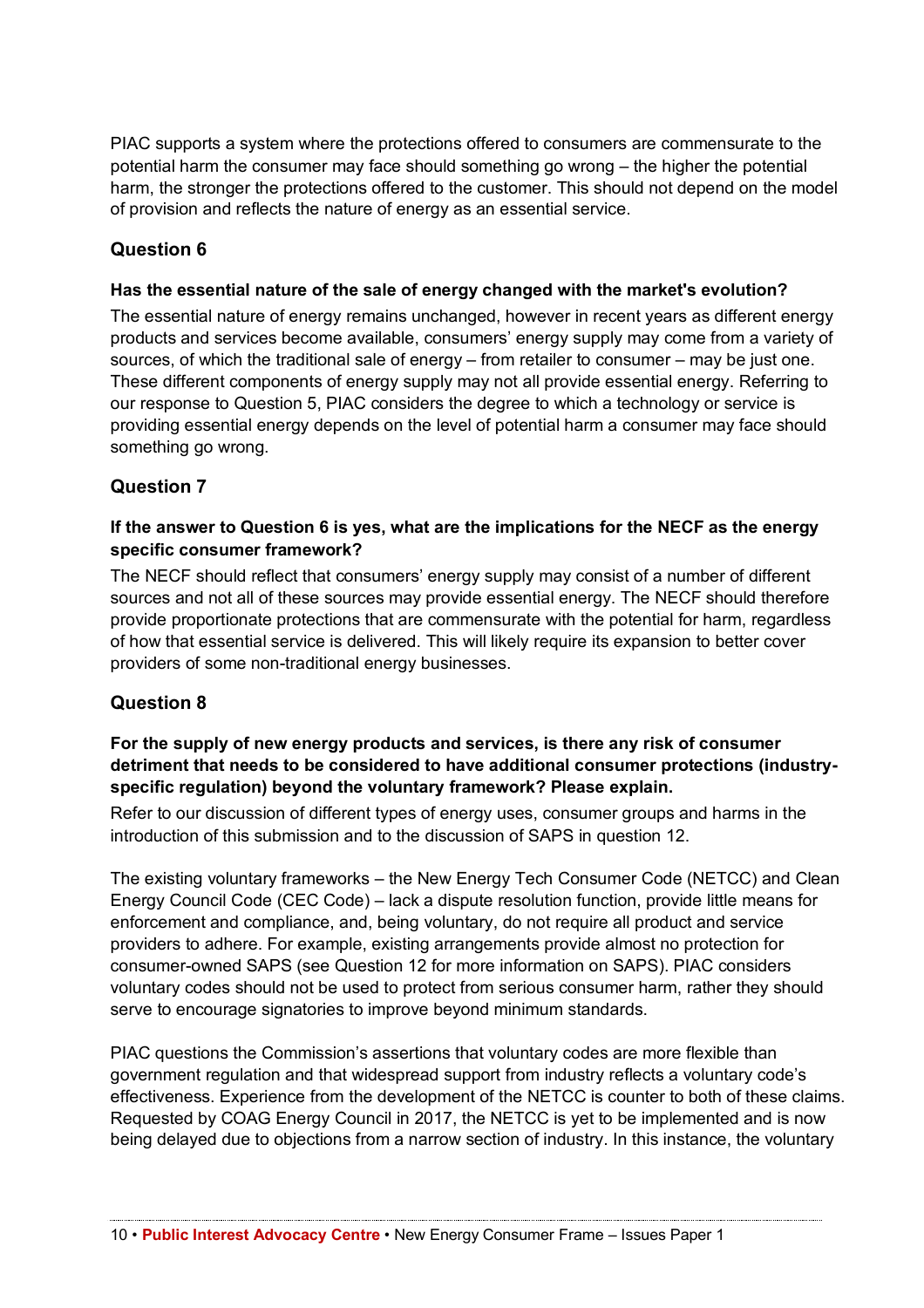code is neither particularly flexible nor effective at preventing the potentially harmful behaviour of industry participants, particularly those who are not signatories.

## **Question 9**

### **Which elements of the energy market are useful to define the scope of the energy specific consumer framework?**

The most important feature of the energy market in defining the scope of an energy specific consumer framework is the essentiality or flexibility of loads for a given consumer. As the energy market changes, the framework needs to be updated to ensure all consumers' energy needs receive fit-for-purpose consumer protections regardless of how they are delivered. This would allow less-essential services to be subject to fewer protections. As such, defining essentiality and the potential for consumer harm should be a key concern in determining the scope of the energy specific consumer framework. PIAC suggests that services potentially subject to less protections should be assessed by positively demonstrating the limited potential for consumer harm.

## **Question 10**

#### **Do you agree with the objectives identified by the Productivity Commission? Are there other objectives the AEMC should consider?**

PIAC supports the Productivity Commission's objective that consumers should be well informed. This is increasingly important as the energy market becomes more complex. A key tool for ensuring consumers are well-informed is EIC, which we consider should be a requirement for all new energy products and services that have the potential to cause harm to a consumer.

PIAC does not support the Productivity Commission's suggestion that the onus should be on consumers to be well informed in order to benefit from a market for an essential service. All consumers, but particularly vulnerable and disadvantaged consumers should be able to access affordable and reliable energy regardless of how informed they are. Furthermore, we consider that competition is not functioning effectively if consumers must be highly informed to benefit from it. We recommend the Commission prioritise creating an energy supply system that produces good outcomes for all consumers regardless of how well-informed they are.

#### **Question 11**

#### **How can the three consumer frameworks be better integrated to make it easier for energy customers and businesses in terms of information requirements? Please give specific examples.**

Protections for essential energy supplies should be consistent regardless of the product or service through which it is accessed. Flexible, or non-essential supplies can have varying protections and information requirements that are commensurate to the level of harm they may cause. To achieve this, where it is appropriate to mitigate harm, ombudsmen schemes should be expanded to include new energy technologies, and regulations, and the consumer outcomes they seek, should be made explicit to market participants.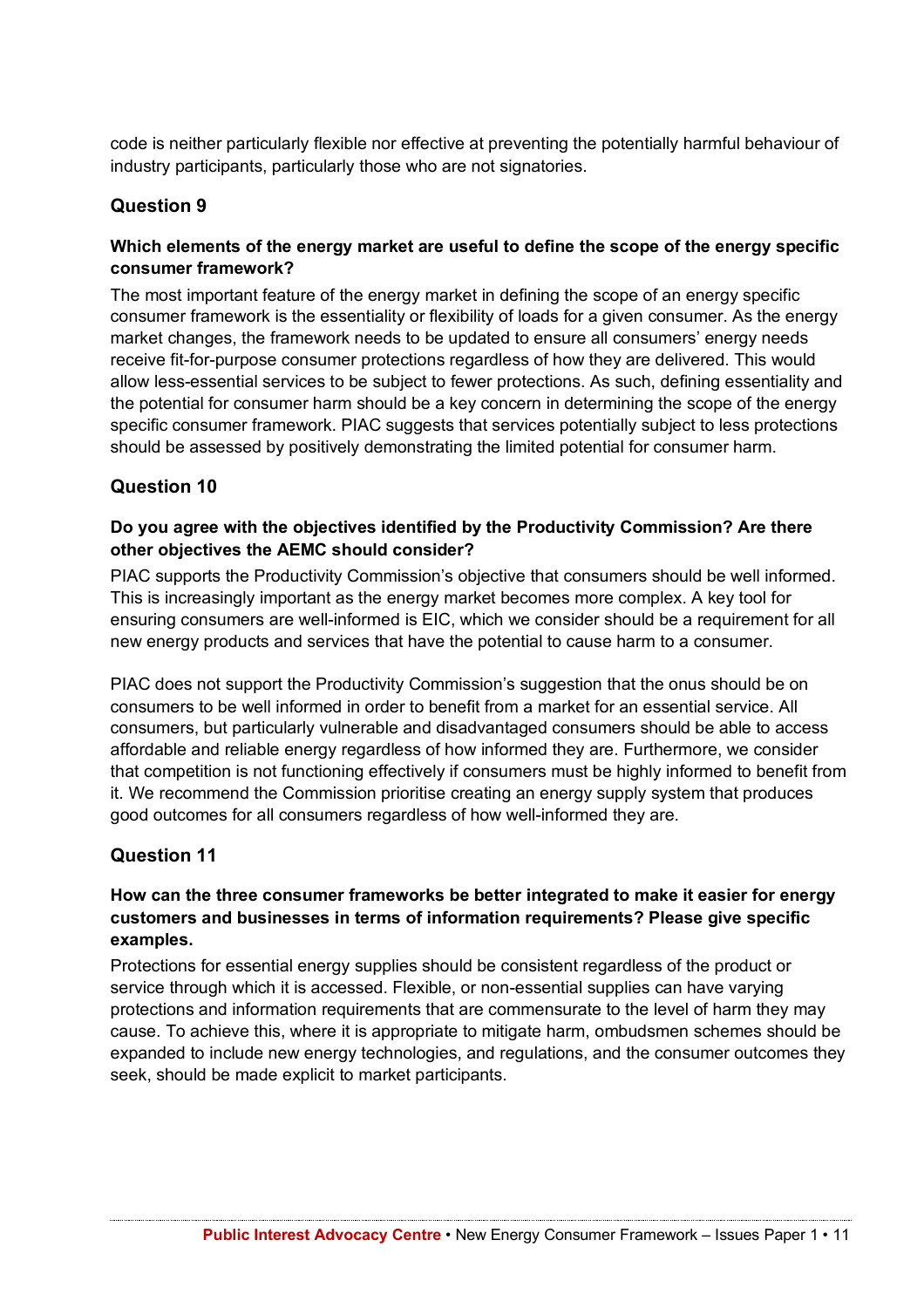## **Question 12**

#### **Are there additional risks to consumers that should be considered and are not already addressed by the NECF, ACL and the voluntary codes?**

The coverage provided by the existing mix of voluntary codes and mandatory regulations leaves consumers of new energy technologies at risk. In particular, consumers of new energy technologies do not have access to independent and affordable dispute resolution; certainty about the standards of products and services they are receiving; or confidence that the financing and marketing practices for new energy technologies are undertaken responsibly and in good faith; and there is an increased risk of business insolvency leaving consumers with unexpected and unreasonable cost. These risks are exacerbated by the complex nature and long life of many new energy technologies. PIAC recommends addressing them by expanding ombudsmen schemes and mandatory regulations to cover all essential energy supplies.

Stand-Alone Power Systems are an example of where existing regulations and codes do not adequately address risks to consumers. Our submission to the AEMC review of SAPS issues paper illustrates the risks of SAPS.<sup>2</sup>

The risks for off-grid consumers are different to those who retain a grid connection and specific consumer protections are required which reflect these. If a customer has behind the meter generation and storage on their premises but has retained their grid-connection, the consequences of a failure of their system will not involve losing access to essential electricity services. It will likely involve higher electricity bills for a period as a greater portion of their energy usage is supplied through their network connection rather than from their behind the meter system.

By contrast, in the case where a customer has gone completely off-grid and foregone their connection to the network, the consequences of the SAPS failing are considerably more severe. If there is no backup generator as part of the SAPS, it may mean losing access to essential electricity services for a week or more while awaiting repair or replacement. Even if there is a backup generator which will allow for some electricity services to be provided, it can involve hundreds of dollars in fuel costs per week and may be limited in operation by the capacity of the generator or its noisy and polluting nature.

In either case, the failure of the SAPS results in a significant impact to the customer through the loss of an essential service. This may result in the customer losing heating and cooling in remote areas which with more extreme weather or losing refrigeration of food and medicine. Of greatest concern would be if it meant losing power supply to life support services.

There is also potential for the customer's load to change in excess of the off-grid system's capacity to provide. This may be due to growth in demand and/or energy, changes in the time of usage or changes in the required level of security and/or reliability of supply such as the need for life support. Upgrading an off-grid system to meet this higher load requirement may require considerable capital investment, unlike the case if the same customer were to have

 <sup>2</sup> Public Interest Advocacy Centre, 2018. *Submission to review of the regulatory frameworks for stand-alone power systems issues paper.* https://piac.asn.au/wp-content/uploads/2018/10/18.10.12-PIAC-sub-to-AEMCreview-of-SAPS-issues-paper-with-ATTACHMENTS.pdf.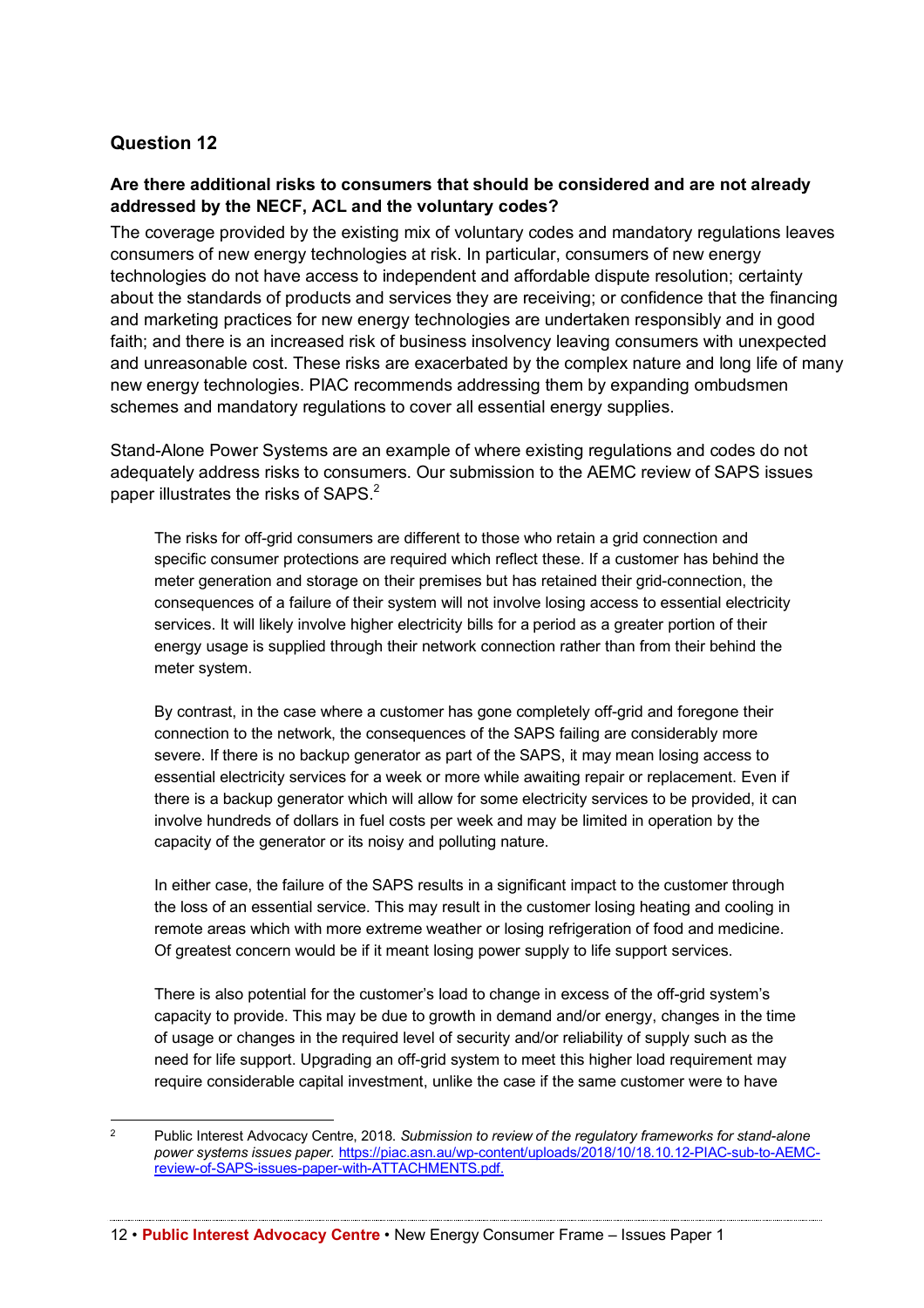retained their grid-connection. Therefore, it is important that customers who are transitioned to off-grid supply are made aware of such implications so they are able to make a fully-informed choice or are appropriately protected from these costs.

Given these specific risks for customers who own or lease a SAPS of their own volition, particularly where they are used to the nature of supply from the grid, additional consumer protections are required above those received by consumers who remain grid-connected.

It is important to remember that, currently, SAPS are typically provided by small businesses (often sole traders) who, because they are not selling energy, have no obligations to comply with retail licencing or exemption arrangements or any other aspects of the National Electricity Rules. The only redress consumers have with SAPS providers is under Australian Consumer Law (ACL), which has no energy specific consumer protections. Research undertaken for PIAC suggests that the warranties for many residential batteries, which form a crucial part of any SAPS, may not fully comply with the ACL.

In a consumer-led transition to off-grid supply, PIAC considers that the SAPS systems should include:

- Performance quarantees regarding the frequency and duration of system outages;
- Educating the customer about the differences between living with a grid connection and living with a SAPS;
- Clearly demonstrating the Explicit Informed Consent of the customer, with particular emphasis on the customer's understanding of the differences between living with a grid connection and living with a SAPS;
- Clear and fair contract terms with a cooling off period;
- A transition period for customers where the premises is electrically isolated but not yet physically disconnected from the grid. This will allow the customer to trial the SAPS for a period and, if they opt out of using the SAPS and instead decide to retain the grid connection, the customer will not need to establish new grid connection infrastructure from scratch;
- Full disclosure of detailed product information to allow for straightforward repairs and identification of the correct replacement parts;
- Independent dispute resolution and recording and reporting of disputes to the AER; and
- A prudential fund or insurance against the failure of the system.

SAPS present an extreme case where the existing protections need to expanded and amended to address risks of harm. Conversely, some new products and services – such as smart appliances like washing machines and dishwashers – need fewer protections.

#### **Question 13**

#### **For new energy services and products, what characteristics of a vulnerable consumer should be considered under the energy-specific regulatory framework different to any other industry? Why?**

PIAC highlights that all consumers are potentially vulnerable, the nature of some new energy products and services may exacerbate vulnerability, and protections frameworks should be designed with this in mind.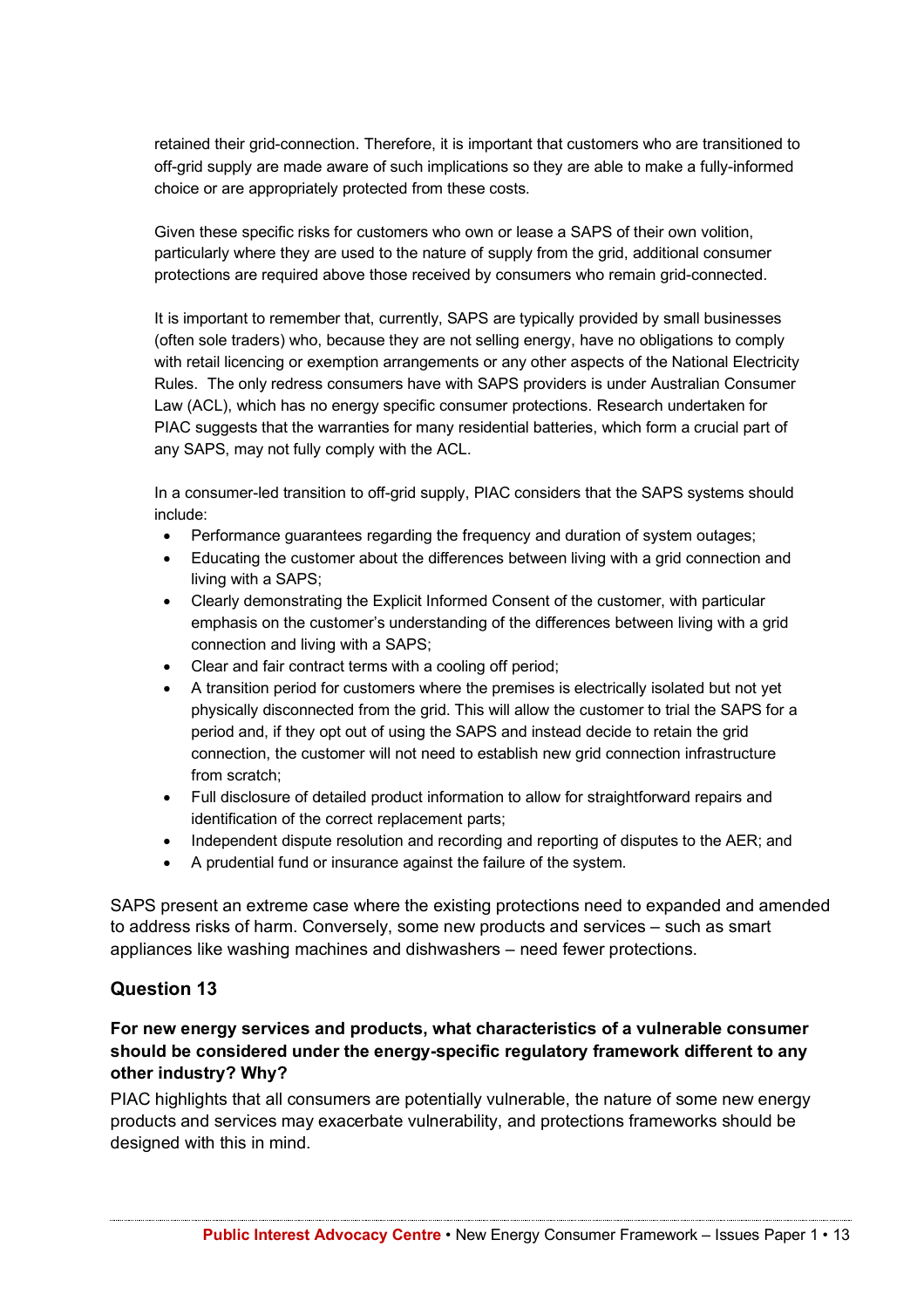PIAC's report into the circumstances that lead to disconnection, the threat of disconnection and concern about being disconnected from energy, *Close to the Edge IV*, shows how vulnerability can affect a range of households.<sup>3</sup> The report showed that while disconnection/threat of disconnection was most common among disadvantaged groups and renters, it was also a problem for those seemingly well equipped to afford their energy. Disconnection/the threat of disconnections was an issue for households with mortgages and, to a lesser extent, those who have paid off their homes, and 71% to 61% across the categories indicated no unemployment in their household prior to disconnection.

The report also showed those who are disconnected were facing multiple, diverse pressures, including medical problems, disability, relationship breakdowns, and being victims of crime such as domestic violence. These stresses and their complexity may mean not only that is energy difficult to afford, but that paying bills may fall between the cracks.

The report also found many consumers were unaware of assistance options available, which could indicate that a complicated system of new technology remedies would be extremely difficult to navigate for vulnerable people living complex lives.

Overall, these findings show how people in pressured circumstances are vulnerable to complex markets, and may have limited ability to deal with faulty products and services.

Furthermore, historically high energy prices and the complexity of new energy products and services can increase vulnerability as consumers facing unaffordable energy may look to new energy technologies they have little understanding of to lower their bills. As most of these products and services are not subject to mandatory energy specific protections, already vulnerable consumers may find themselves in poor quality deals or with faulty products that cause their overall energy costs to increase, without access to redress.

# **Question 14**

#### **For new energy services and products, are there additional risks to vulnerable consumers that should be considered and are not already addressed by the ACL and the voluntary codes?**

As above in response to Question 13, the complexity of new energy products and services presents additional risks for consumers. PIAC does not consider the existing voluntary codes adequate to mitigate these risks.

#### **Question 15**

#### **What are the risks of extending the obligation of having policies that identify and protect consumers under vulnerable circumstances to new energy services and products suppliers?**

As noted in response to Question 2, extending obligations places a burden on businesses and could prevent new market entrants and bolster the dominance of incumbents. Nonetheless, businesses should not be operating if they are actually causing material harm to consumers.

<sup>&</sup>lt;sup>3</sup> Public Interest Advocacy Centre, 2018. Close to the Edge – A Qualitative and Quantitative Study. https://piac.asn.au/wp-content/uploads/2018/11/PIAC-CTTE-Consolidated-Report-FINAL.pdf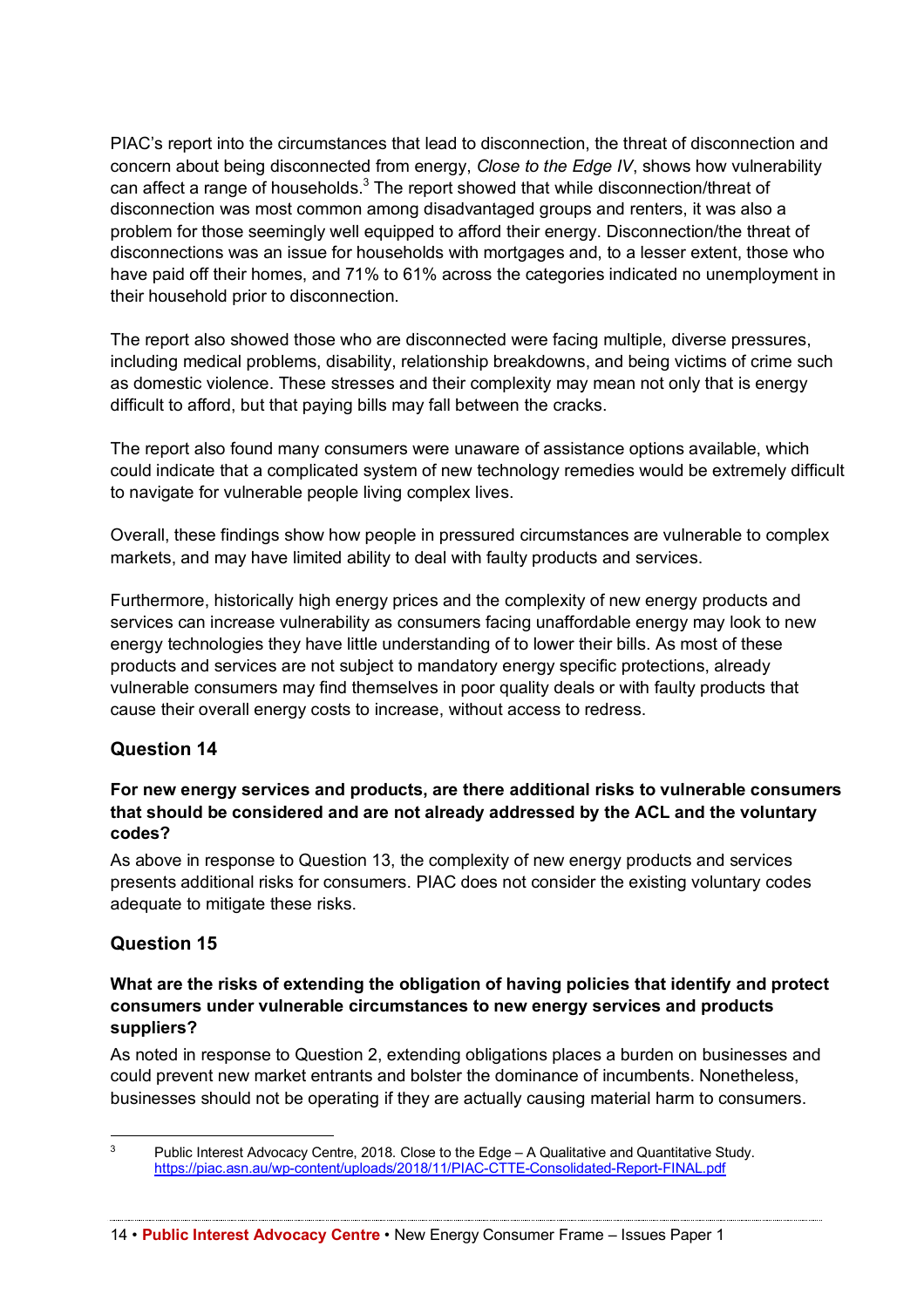## **Question 16**

#### **Do new energy products and services have specific characteristics that require additional protections to prevent unfair practices or conduct against good faith that should go beyond the ACL? Please explain.**

New energy technologies are often complex and have long useful lives or contract periods. As they are contributing to the provision of an essential service, these factors mean some new energy technologies have the potential to cause significant, long-lasting harm to consumers and exacerbate vulnerability.

SAPS are an example of an energy product or service that, due to complexity, cost and potential to cause harm, require additional protections to prevent unfair practices. Where a customer is purchasing a SAPS and disconnecting from the grid, even if they are purchasing a SAPS outright, the SAPS provider should be required to provide energy-specific consumer protections. These should include:

- Performance guarantees regarding the frequency and duration of system outages;
- Educating the customer about the differences between living with a grid connection and living with a SAPS:
- Clearly demonstrating the Explicit Informed Consent of the customer, with particular emphasis on the customer's understanding of the differences between living with a grid connection and living with a SAPS;
- Clear and fair contract terms with a cooling off period;
- A transition period for customers where the premises is electrically isolated but not yet physically disconnected from the grid. This will allow the customer to trial the SAPS for a period and, if they opt out of using the SAPS and instead decide to retain the grid connection, the customer will not need to establish new grid connection infrastructure from scratch;
- Full disclosure of detailed product information to allow for straightforward repairs and identification of the correct replacement parts;
- Independent dispute resolution and recording and reporting of disputes to the AER; and
- A prudential fund or insurance against the failure of the system.

See Question 12 for more details on SAPS.

PIAC recommends the Commission consider a provision prohibiting unfair trading. Such a provision may improve the ability of ombudsmen, regulators and consumers to eliminate practices that cause harm as they emerge in new energy products and services.

#### **Question 17**

#### **Does the nature of the market (new energy services and products) require an industry specific system/scheme to handle consumer complaints? Please explain.**

Ombudsmen schemes are receiving an increasingly large number of out-of-jurisdiction complaints regarding new energy technologies and services. A 2019 report from the Australian and New Zealand Energy and Water Ombudsmen Network (ANZEWON) showed over 75% of the out of jurisdictional complaints received by EWOV in Victoria in 2018/2019 related to non-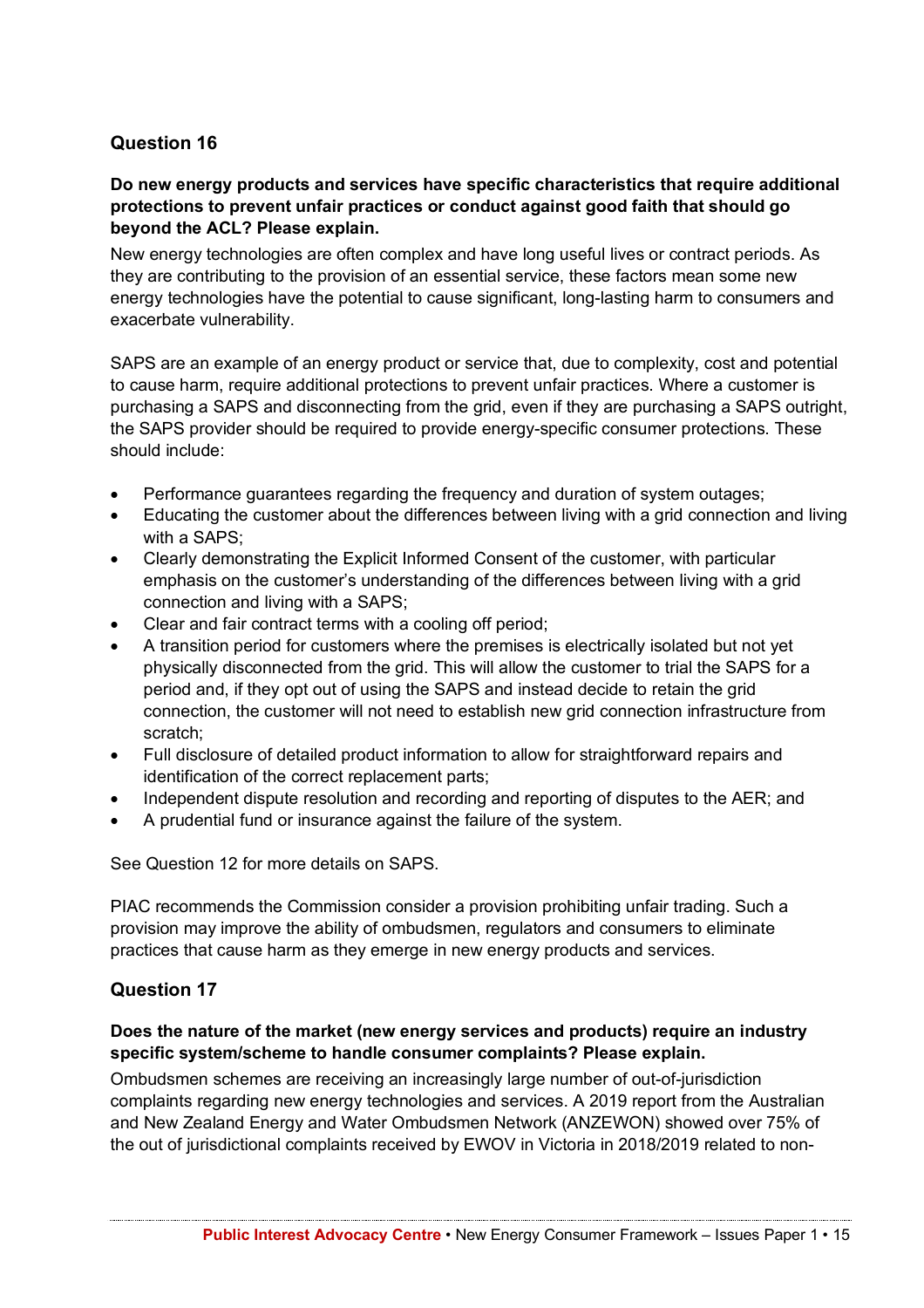members, up from 43.5% in 2017/2018. In particular, 28% of EWOV's 706 out of jurisdictional matters in 2017/2018 related to the conduct of solar installers who were not members of EWOV, while out of jurisdiction complaints about third party providers doubled. This suggests there is a growing need for independent dispute resolution for new energy technologies, and that consumers regard the ombudsmen service as covering all energy related complaints, not just those concerning the current energy suppliers.

In light of this, PIAC considers an industry specific scheme that covers all essential energy needs is the best means of providing independent dispute resolution and recommends the expansion of the existing ombudsmen schemes to cover new energy technologies. This should be done based on the potential for a product or service, or its loss, to cause harm, with those with the potential to cause material harm subject to ombudsmen schemes.

# **Question 18**

### **What are the risks of having different redress mechanisms under different consumer frameworks? Please explain.**

Consumers do not necessarily understand the different components of their energy supply, for example many consumers remain unaware of the difference between their retailer and distributor. Even more engaged consumers are often unaware of their rights when entering into contracts with innovative service providers.

Given this, having different redress mechanisms under different, voluntary and mandatory consumer frameworks, may result in poor outcomes for consumers. It may create unequal access, where some consumers have access to better protections than others because of how their energy is supplied. It could also lead to businesses seeking to avoid regulatory burden on the basis they are not technically providing certain products or services. This has already been observed in major energy retailers obtaining retail exemptions for their solar businesses, while maintaining the same brand. This avoidance could lead to confusion and gaps in coverage for consumers. It may also lead to issues not being resolved holistically as different components of the energy supply may need to be addressed individually rather than as a whole.

PIAC recommends the Commission aim for consistency of protections and redress mechanisms across different products and services, while also upholding the harm-based principle.

# **Question 19**

## **Is there a better way to provide access to effective and strong redress mechanisms for consumers of new energy products and services?**

PIAC does not consider voluntary codes are effective in providing strong redress mechanisms and consistent and effective protections for consumers. Consumers may not even be aware of the existence of voluntary schemes and whether the company they purchased from is a signatory. The existing voluntary schemes lack strong enforcement mechanisms and penalties for signatories who break the rules.

Furthermore, as the requests for ombudsmen assistance for out-of-jurisdiction new energy products and services shows, it is not obvious to consumers where or how to access redress under voluntary codes.